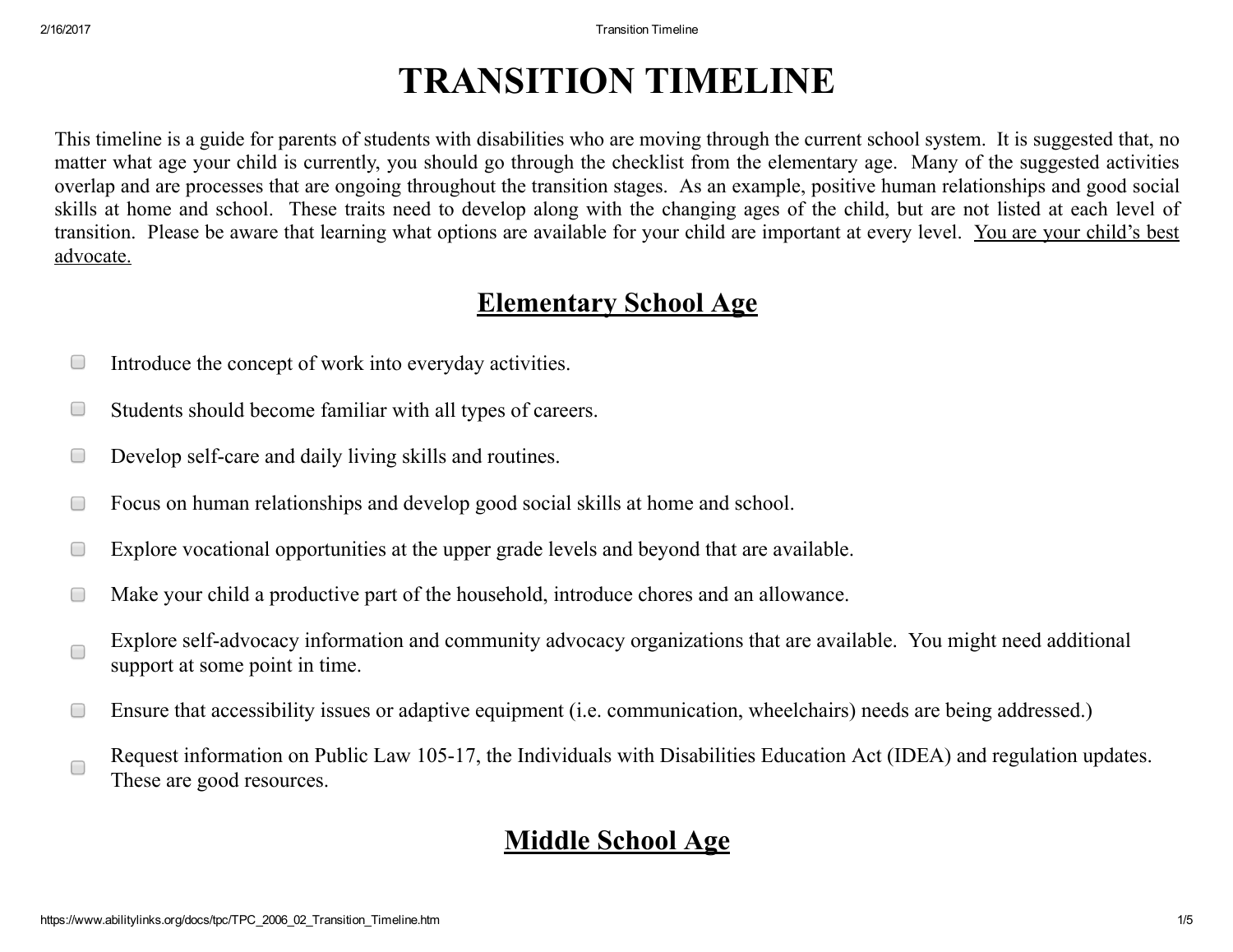- $\Box$ Begin Career Exploration, watch movies, read books, go to work with adults, etc.
- Support the teacher's efforts to provide job training as part of the school program.  $\Box$
- Find out the types of education program options such as inclusion, vocational, combination, etc.  $\Box$
- At home parents can also help their children explore careers by chores around the house, volunteering in the community  $\Box$ and participating in community service projects.

#### 14 Year Old

- $\Box$ Parents should participate in a NEXT STEPS program or ask about a Transition program for parents.
- Attend a Transition Planning Committee (TPC) meeting for your area.  $\Box$
- See that vocational training is built into your child's IEP (Individual Education Plan).  $\Box$
- Explore recreation and leisure interests.  $\Box$
- Attend every IEP meeting or have your input known.  $\Box$
- Find out how funding sources (e.g. Department of Human Services), Case Coordination Agencies (e.g. PACT, Inc.) and  $\Box$ financial assistance programs (e.g. Social Security) can benefit you.
- Efforts for transition planning should begin no later then when the child 14.5 years old. It's the law. Transition goals  $\Box$ should be a part of the IEP.
- Develop independent living skills.  $\Box$

#### 15 Year Old

 $\Box$ Ask school staff about the Illinois Dept. of Human Services/Division of Rehabilitation Services (DHS-DRS) Program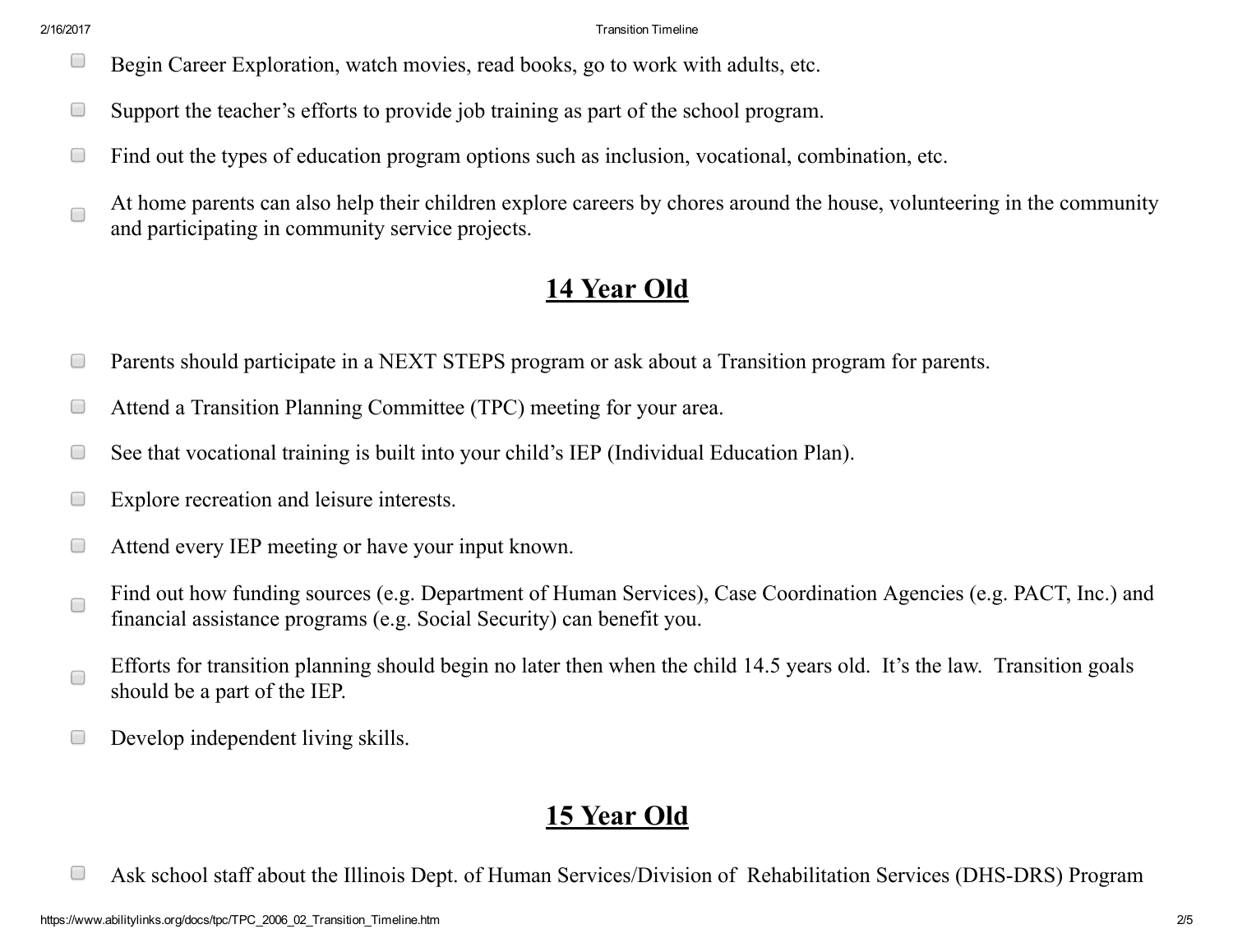and what services are available.

- Write transition goals into the IEP.  $\Box$
- Discuss home services and assistive technology.  $\Box$
- Ask that DHS-DRS Adult Service providers be invited to IEP meetings to address questions. Many will come even if  $\Box$ you are not currently working with them.
- Attend information nights that offer information about future planning such as residential, guardianship, employment,  $\Box$ and recreational needs.

## 16 Year Old

- $\Box$ Find and hold a part-time job, in school or in the community.
- Update transition goals at the IEP meetings.  $\Box$
- Complete the Prioritization of Urgency of Need for Services (PUNS) by contacting Pact, Inc.  $\Box$
- Discuss how long students will attend high school 4 years or until age 21.  $\Box$
- Referral to DHS DRS.  $\Box$
- Attend information night meetings that offer information about future planning.  $\Box$
- $\Box$ Begin learning about waitlists for adult services. Some waitlists can be very long.

#### 17 Year Old

Enroll in vocational education classes. $\Box$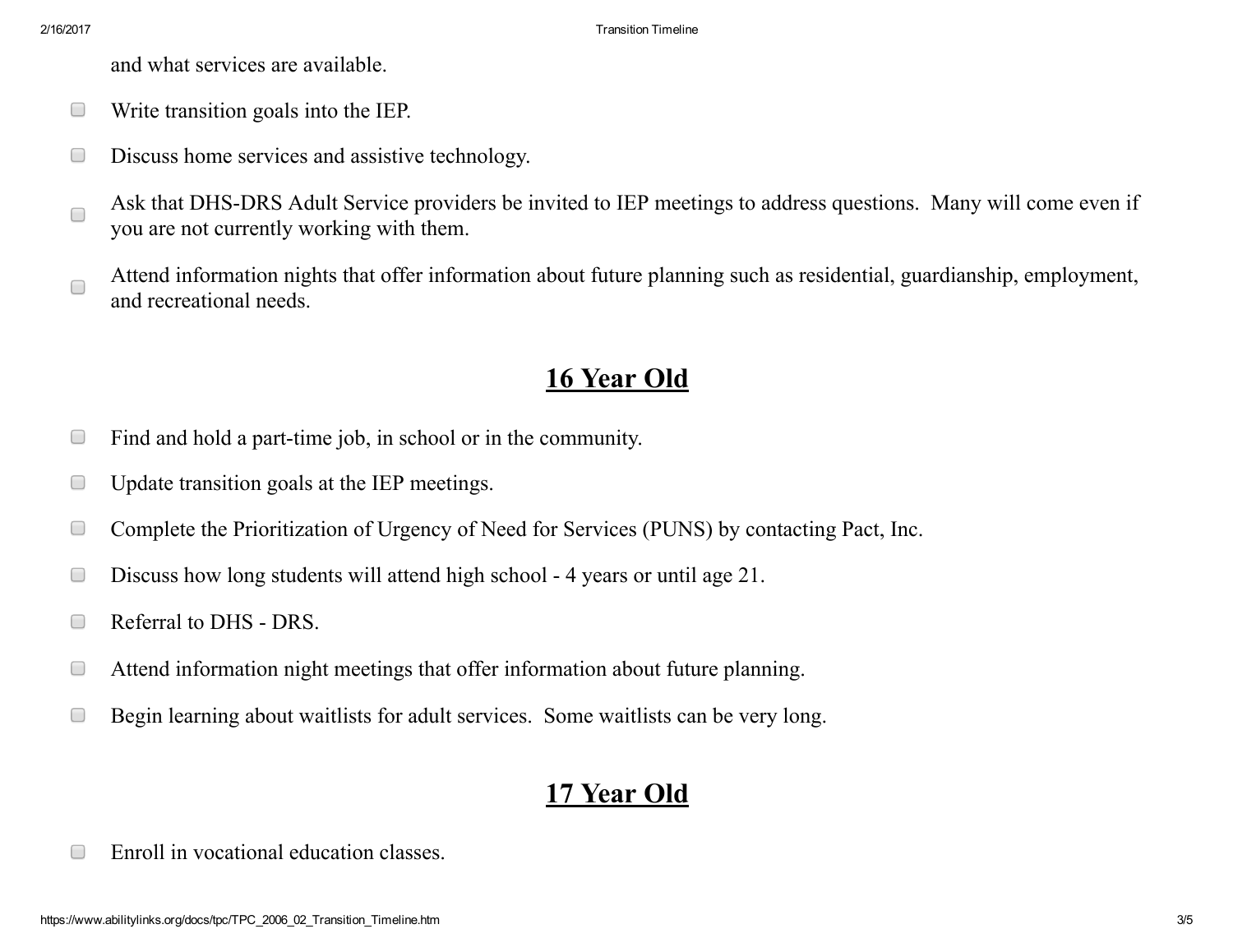- Establish a graduation date.  $\Box$
- Update transition goals in the IEP.  $\Box$
- Invite adult service providers to IEP meetings.  $\Box$
- $\Box$ Investigate guardianship procedures and determine what is in the best interest of your child.

## 18 Year Old

- Apply for SSI (Supplemental Security Income) and Medicaid. Learn about work incentive programs through Social  $\Box$ Security.
- Make application to PACT Inc. for residential or case management assistance.  $\Box$
- Apply to adult service provider. Take time to visit all providers to find the best match. Seek clear information on how  $\Box$ adult un-mandated services differ from school services. Keep up-to-date on waiting lists.
- Complete the Prioritization of Urgency of Need for Services (PUNS) by contacting Pact, Inc., if not done previously.  $\Box$
- Update transition goals in IEP. Discuss services needed to best transition from high school to adult services.  $\Box$
- Males register for selective service.  $\Box$
- Attend a job fair.  $\Box$
- Establish legal guardianship only if deemed necessary. This should be determined based on the best interest of your  $\Box$ child. Consultation with a lawyer specializing in disabilities and guardianship is recommended.
- $\Box$ Explore options for future planning or estate planning.

## 1921 Year Old